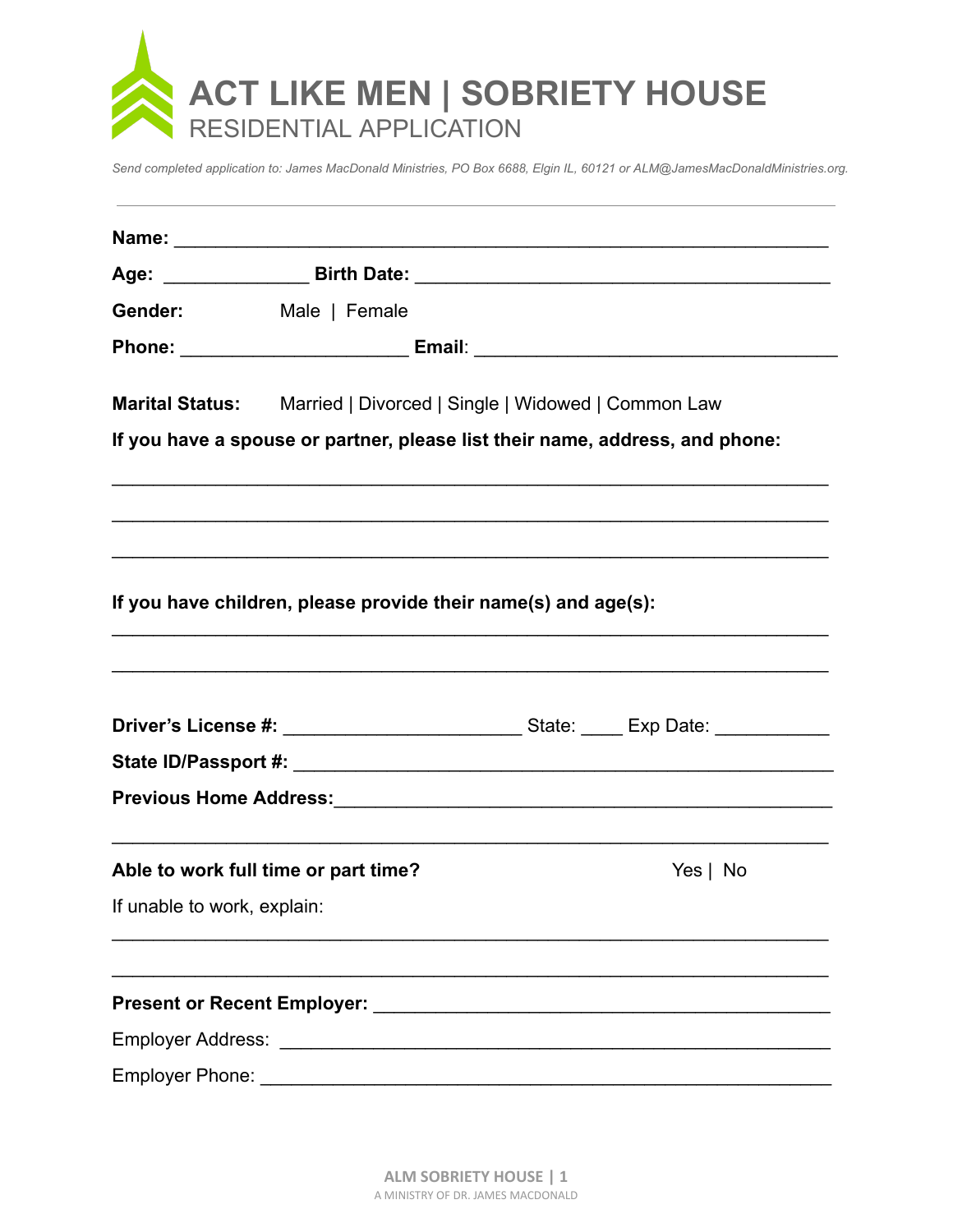# **EMERGENCY CONTACT**

| Do you have a means of transportation:                                                                           | Yes   No   |
|------------------------------------------------------------------------------------------------------------------|------------|
| If yes, state type: car, truck, motorcycle, other ______________________________                                 |            |
|                                                                                                                  |            |
| How were you referred to the ALM Sobriety House? PO, Agency, Friend, Family, Facility,<br>Internet, Member, etc. |            |
| Do you need SNAP? supplementary food program                                                                     | Yes $ $ No |
| Do you have medical insurance?                                                                                   | Yes   No   |
| Do you need Social Security or Driver's License assistance?                                                      | Yes   No   |
| Are you on probation?                                                                                            | Yes $ $ No |
| Do you need a primary care physician?                                                                            | Yes $ $ No |
| Do you need a dentist?                                                                                           | Yes $ $ No |
| Do you need counseling?                                                                                          | Yes $ $ No |
| If you are in active counseling, what is the organization's name:                                                |            |
|                                                                                                                  |            |
|                                                                                                                  |            |
| Do you have other social service needs not mentioned?                                                            |            |
| Have you ever worked a 12-step program of recovery?                                                              | Yes   No   |
|                                                                                                                  |            |
|                                                                                                                  |            |
|                                                                                                                  |            |
| Are you a veteran?                                                                                               | Yes   No   |
|                                                                                                                  |            |
| Have you lived in a Sobriety House before?                                                                       | Yes $ $ No |

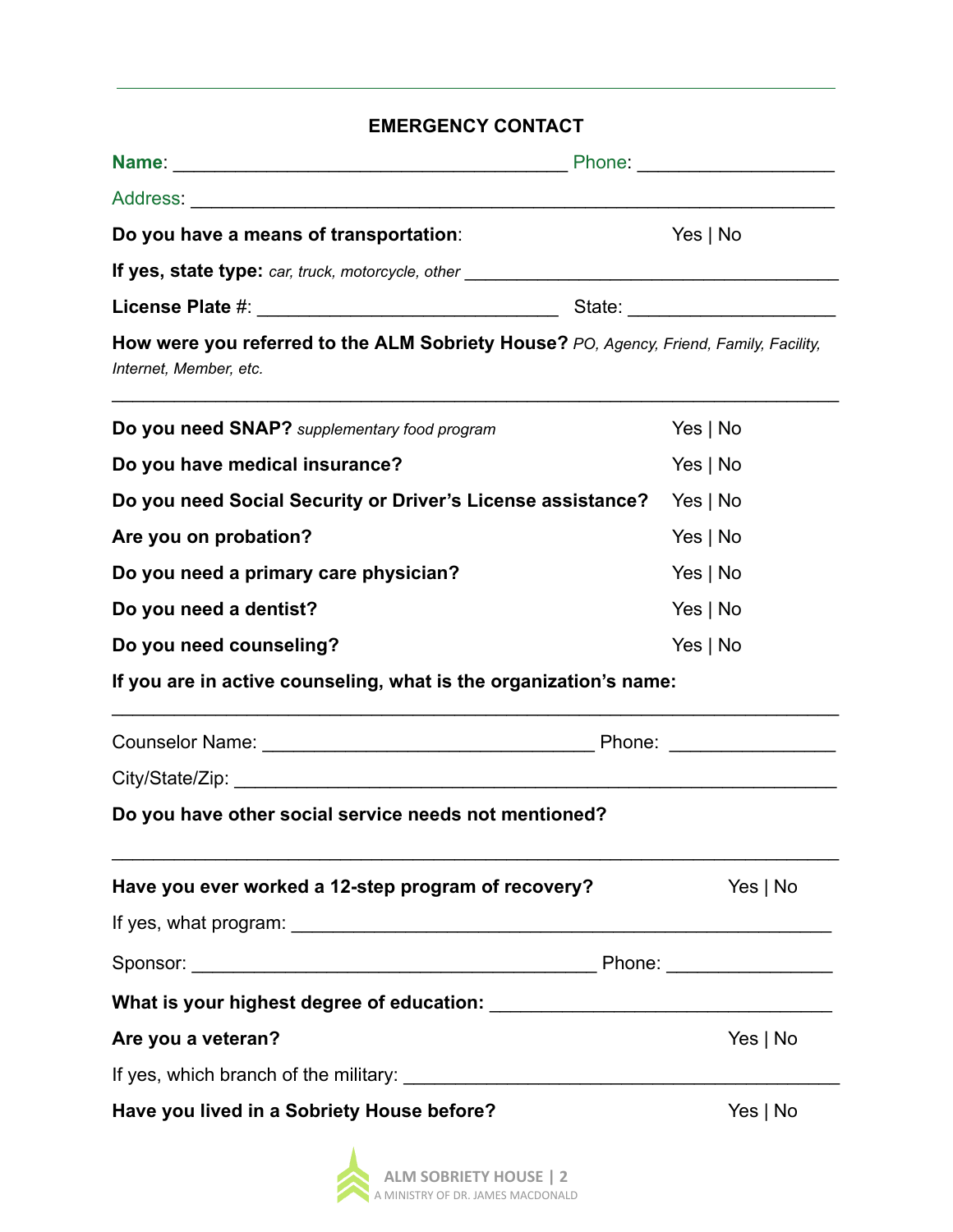If yes, what is the name and location:

# What were your preferred substances?

# What other drugs or alcohol have you used in the last 6 months?

| Have you completed detox?                                                                                                                                                                                                                                                                                          | Yes   No |  |  |
|--------------------------------------------------------------------------------------------------------------------------------------------------------------------------------------------------------------------------------------------------------------------------------------------------------------------|----------|--|--|
| If yes, when: $\sqrt{2\pi}$                                                                                                                                                                                                                                                                                        |          |  |  |
| If yes, where: $\frac{1}{2}$ $\frac{1}{2}$ $\frac{1}{2}$ $\frac{1}{2}$ $\frac{1}{2}$ $\frac{1}{2}$ $\frac{1}{2}$ $\frac{1}{2}$ $\frac{1}{2}$ $\frac{1}{2}$ $\frac{1}{2}$ $\frac{1}{2}$ $\frac{1}{2}$ $\frac{1}{2}$ $\frac{1}{2}$ $\frac{1}{2}$ $\frac{1}{2}$ $\frac{1}{2}$ $\frac{1}{2}$ $\frac{1}{2}$ $\frac{1}{$ |          |  |  |
| What is your sobriety/clean date?                                                                                                                                                                                                                                                                                  |          |  |  |
| What is your longest period of sobriety?                                                                                                                                                                                                                                                                           |          |  |  |
| What was your longest period of active use?                                                                                                                                                                                                                                                                        |          |  |  |

# **TREATMENT HISTORY**

| <b>Treatment Center #1</b>                                                                                                                                                                                                    |                                      |
|-------------------------------------------------------------------------------------------------------------------------------------------------------------------------------------------------------------------------------|--------------------------------------|
|                                                                                                                                                                                                                               |                                      |
|                                                                                                                                                                                                                               |                                      |
|                                                                                                                                                                                                                               |                                      |
|                                                                                                                                                                                                                               |                                      |
| <b>Treatment Center #2</b>                                                                                                                                                                                                    |                                      |
|                                                                                                                                                                                                                               |                                      |
|                                                                                                                                                                                                                               |                                      |
|                                                                                                                                                                                                                               |                                      |
|                                                                                                                                                                                                                               |                                      |
| <b>Treatment Center #3</b>                                                                                                                                                                                                    |                                      |
| Name: Name: Name: Name: Name: Name: Name: Name: Name: Name: Name: Name: Name: Name: Name: Name: Name: Name: Name: Name: Name: Name: Name: Name: Name: Name: Name: Name: Name: Name: Name: Name: Name: Name: Name: Name: Name: | Phone: <u>______________________</u> |
|                                                                                                                                                                                                                               |                                      |
|                                                                                                                                                                                                                               |                                      |
|                                                                                                                                                                                                                               |                                      |
| the contract of the contract of the                                                                                                                                                                                           |                                      |

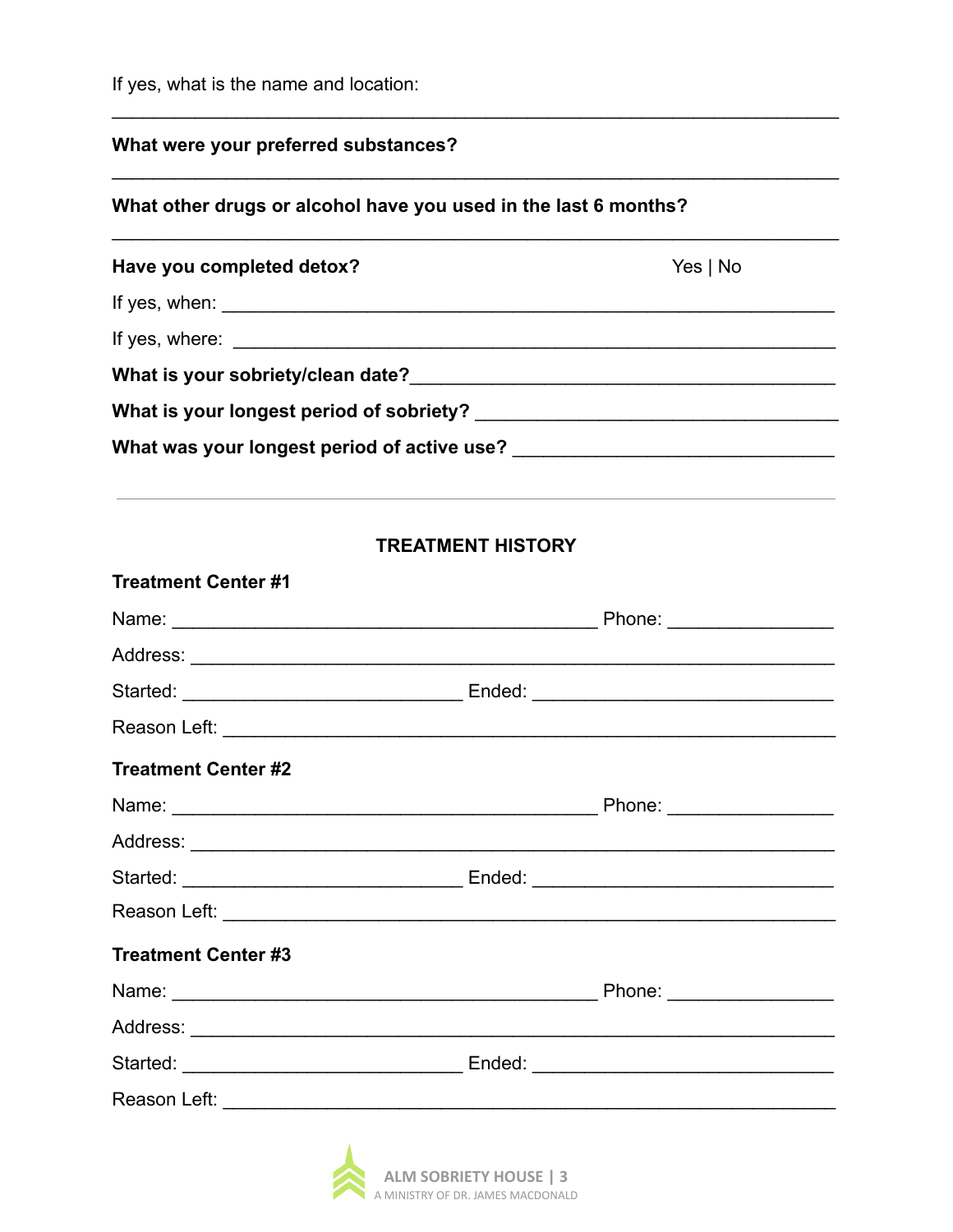| <b>Treatment Center #4</b>                            |                         |  |
|-------------------------------------------------------|-------------------------|--|
|                                                       | Phone: ________________ |  |
|                                                       |                         |  |
|                                                       |                         |  |
| Reason Left: <u>_________________________________</u> |                         |  |
|                                                       |                         |  |

#### **MEDICAL INFORMATION**

List all prescription or over-the-counter medications you are currently using.

| <b>Medication #1</b> |  |
|----------------------|--|
|                      |  |
|                      |  |
|                      |  |
|                      |  |
|                      |  |
| <b>Medication #2</b> |  |
|                      |  |
|                      |  |
|                      |  |
|                      |  |
|                      |  |
| <b>Medication #3</b> |  |
|                      |  |
|                      |  |
|                      |  |
|                      |  |
|                      |  |

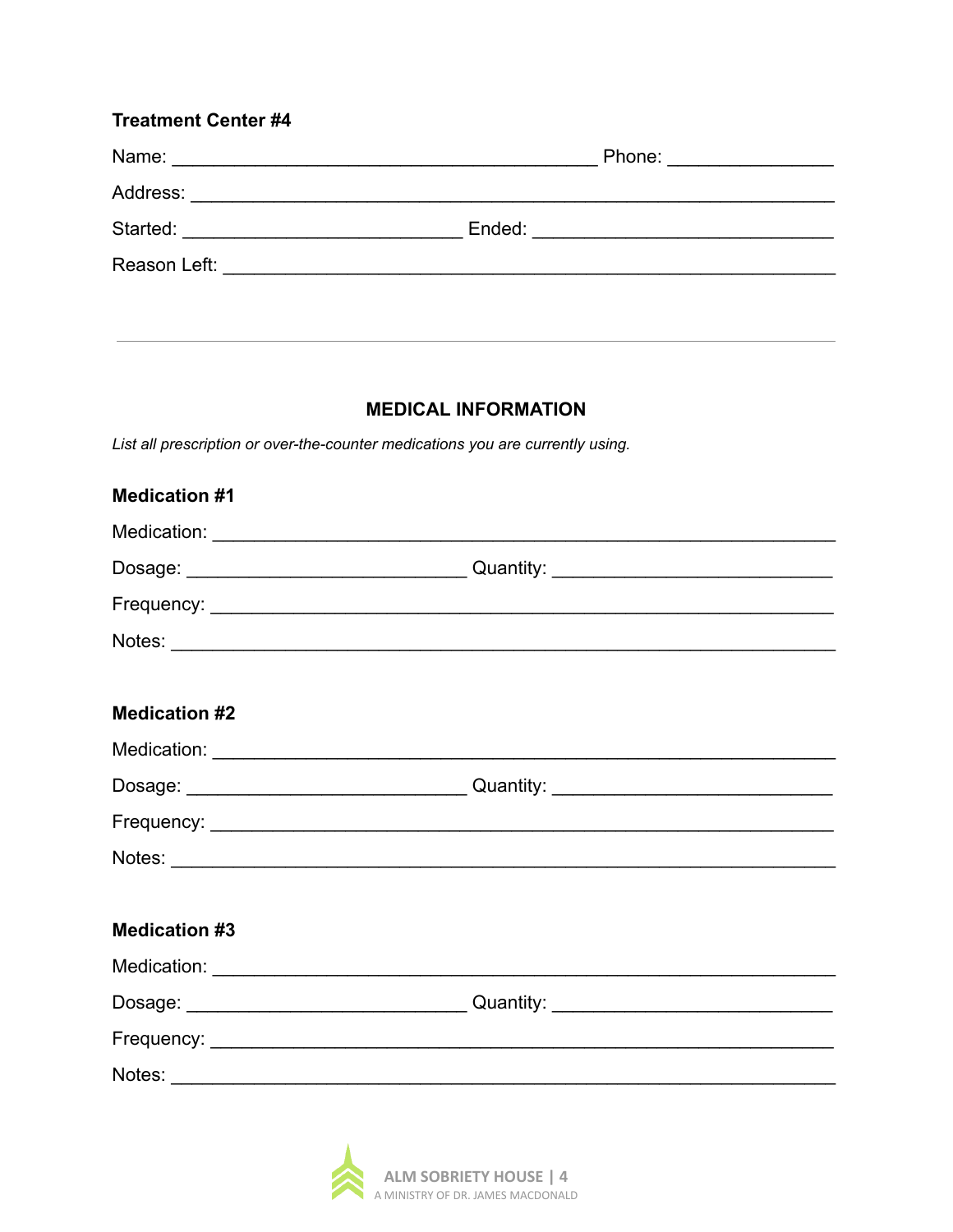### **Medication #4**

|                                                                          | Notes:                                                                                          |
|--------------------------------------------------------------------------|-------------------------------------------------------------------------------------------------|
|                                                                          |                                                                                                 |
| <b>Medication #5</b>                                                     |                                                                                                 |
|                                                                          |                                                                                                 |
|                                                                          |                                                                                                 |
|                                                                          |                                                                                                 |
|                                                                          |                                                                                                 |
|                                                                          |                                                                                                 |
|                                                                          |                                                                                                 |
|                                                                          |                                                                                                 |
|                                                                          | Preferred Hospital: __________________________City/State: ______________________                |
|                                                                          |                                                                                                 |
|                                                                          |                                                                                                 |
|                                                                          |                                                                                                 |
| Do you have health insurance?                                            | Yes   No                                                                                        |
|                                                                          |                                                                                                 |
|                                                                          |                                                                                                 |
|                                                                          |                                                                                                 |
| Are you covered with Medicare/Medicaid? retired or on disability SSD/SSI |                                                                                                 |
|                                                                          |                                                                                                 |
| Do you have any medical issues?                                          | Yes   No                                                                                        |
|                                                                          |                                                                                                 |
|                                                                          | where the contract of the contract of the contract of the contract of the contract of $\Lambda$ |

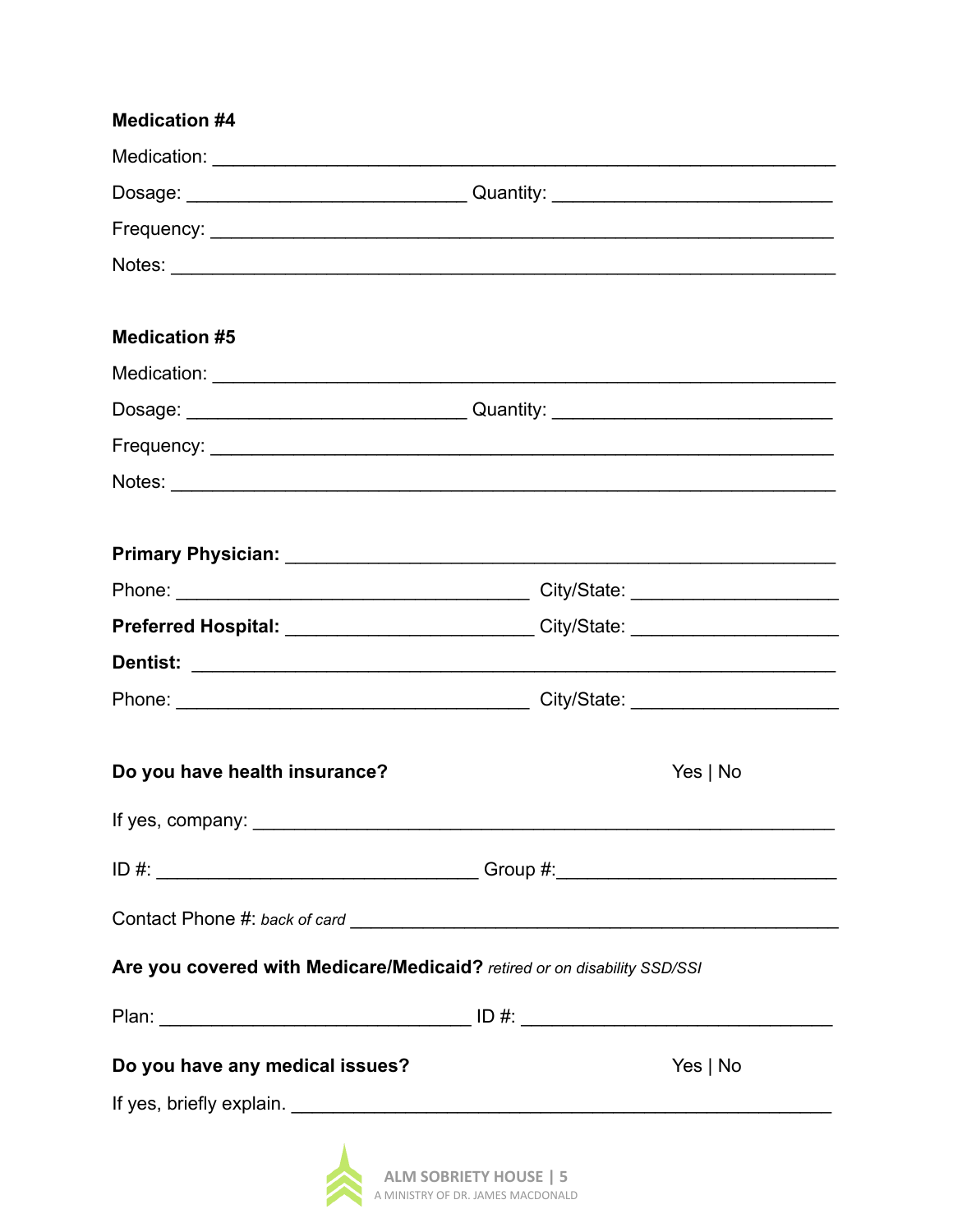|                                                    |                  | <b>MEDICAL HISTORY</b>                                                 |                      |                        |
|----------------------------------------------------|------------------|------------------------------------------------------------------------|----------------------|------------------------|
| <b>Hepatitus C Tested:</b>                         | Yes   No         |                                                                        | <b>Results:</b>      | Positive   Negative    |
| <b>Tuberculosis Tested:</b>                        | Yes $ $ No       |                                                                        | <b>Results:</b>      | Positive   Negative    |
| <b>HIV Tested:</b>                                 | Yes   No         |                                                                        | <b>Results:</b>      | Positive   Negative    |
| Do you have allergies:                             |                  |                                                                        |                      | Yes $ $ No             |
|                                                    |                  | What, if any, allergies affect you? foods, animal, medicinal, seasonal |                      |                        |
|                                                    |                  |                                                                        |                      |                        |
| Do you have a history of seizures:                 |                  |                                                                        |                      | Yes $ $ No             |
|                                                    |                  |                                                                        |                      |                        |
|                                                    |                  |                                                                        |                      |                        |
| Have you ever overdosed?<br>Yes   No               |                  |                                                                        |                      |                        |
|                                                    |                  |                                                                        |                      |                        |
| Have you ever abused: circle all that apply        |                  |                                                                        |                      |                        |
| Alcohol                                            | Cocaine          | Amphetamines                                                           | Heroin               | Crack                  |
| <b>Hallucinogens</b>                               | <b>THC</b>       | Methadone                                                              | <b>Buprenorphine</b> |                        |
| Benzodiazepine                                     | Ecstasy          | <b>Pain Medications</b>                                                | Molly                | <b>Bath Salts</b>      |
|                                                    |                  |                                                                        |                      |                        |
| K <sub>2</sub>                                     | Gabapentin PCP   |                                                                        | <b>LSD</b>           | Suboxone               |
| Glue                                               | <b>Inhalants</b> | OxyContin                                                              | Percocet             | Codeine                |
| Dusting                                            | Fentanyl         | Methamphetamines                                                       |                      | <b>Other Community</b> |
| Have you ever attempted suicide?<br>Yes   No       |                  |                                                                        |                      |                        |
| If yes, how many attempts:<br>Date of most recent: |                  |                                                                        |                      |                        |